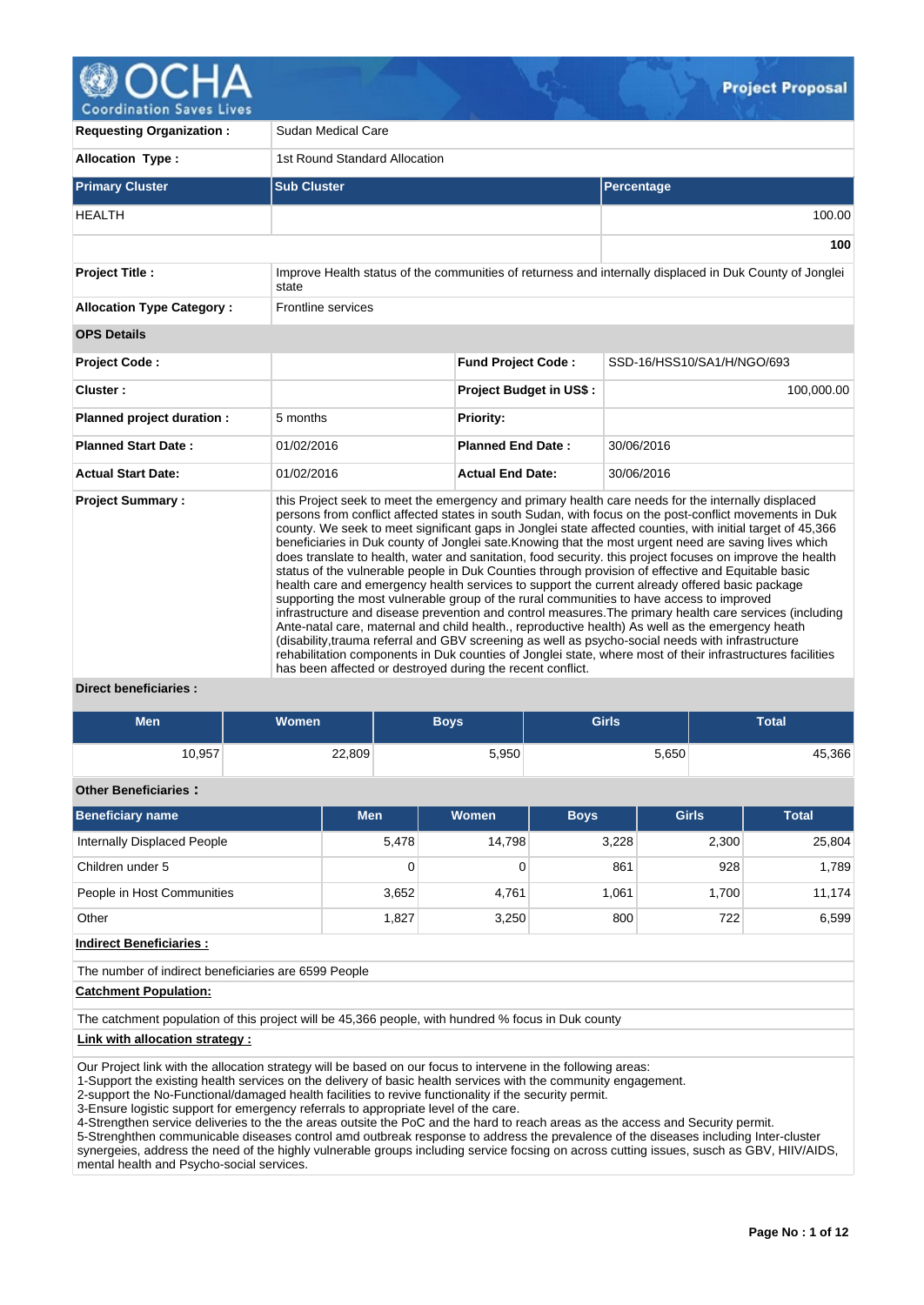## **Sub-Grants to Implementing Partners :**

| <b>Partner Name</b>                                                                                                                                                                                                                                                                    |                                     | <b>Partner Type</b>   |  | <b>Budget in US\$</b>       |  |  |  |  |  |
|----------------------------------------------------------------------------------------------------------------------------------------------------------------------------------------------------------------------------------------------------------------------------------------|-------------------------------------|-----------------------|--|-----------------------------|--|--|--|--|--|
|                                                                                                                                                                                                                                                                                        |                                     |                       |  |                             |  |  |  |  |  |
| Other funding secured for the same project (to date):                                                                                                                                                                                                                                  |                                     |                       |  |                             |  |  |  |  |  |
|                                                                                                                                                                                                                                                                                        | <b>Other Funding Source</b>         |                       |  | <b>Other Funding Amount</b> |  |  |  |  |  |
|                                                                                                                                                                                                                                                                                        |                                     |                       |  |                             |  |  |  |  |  |
| Organization focal point:                                                                                                                                                                                                                                                              |                                     |                       |  |                             |  |  |  |  |  |
| <b>Name</b>                                                                                                                                                                                                                                                                            | <b>Title</b>                        | <b>Email</b>          |  | <b>Phone</b>                |  |  |  |  |  |
|                                                                                                                                                                                                                                                                                        |                                     |                       |  |                             |  |  |  |  |  |
| Dr. Deng Mayom Deng                                                                                                                                                                                                                                                                    | <b>Executive Director</b>           | dengmayom@gmail.com   |  | 0955117468                  |  |  |  |  |  |
| Moses Kinyanjui                                                                                                                                                                                                                                                                        | <b>Finance and Grant</b><br>Manager | mosekinya06@yahoo.com |  | 0956036547                  |  |  |  |  |  |
| <b>BACKGROUND</b>                                                                                                                                                                                                                                                                      |                                     |                       |  |                             |  |  |  |  |  |
| 1. Humanitarian context analysis                                                                                                                                                                                                                                                       |                                     |                       |  |                             |  |  |  |  |  |
| The South Sudan problems are many faceted, where every county, payam and village/resentlement is asking for attention and the service of<br>basic needs, the sudden closure of the health facilities led to huge hampper of the preventive services with destruction of infrastructure |                                     |                       |  |                             |  |  |  |  |  |

basic needs. the sudden closure of the health facilities led to huge hampper of the preventive services with destruction of infrastructure, withdrawal of health personnel from the most affected and remote areas in greater Upper Nile states Peaked by the recent conflict leading to over 56 % of the population with access challenges to the health services,low Immunization coverage and only 10 % of the institutional deliveries with Obstetrician serving over 20,000. Persistent challenges to access and respond to population on the move or in hard to reach areas in conflict affected areas. We remain mindful of the devastating ,and man made humanitarian crisis unfolding before Us.More than 4.7 millions people currently in need, with 49% being female and 1.5 million children being targetted for this year 2016. Our institutional facilities were reduced drastically in Duk counties from 11 to 2 functional health facilities, being supported by outreach services in many villages through 2014 and 2015. 2016 remain our hope with the peace being signed , as the great opportunity to reopen a chain of health facilities in our operational areas, where limitation to access people in need will be no more a challenge and the Outreach services offered will reach more hard to reach areas then the previous years.Bor and Duk counties are Inhabited by Agro-Pastoralist communities,which already beeing facing many challenges in term of the development, security and frequent cattle raiding and child abductions. in 2016, we are focusing our ressource mobilization on Bor and Duk counties, in order to minimize our efforts and utilization of the human and financial resources. Our facilities contributed to the alleviation and live saving through their service delivery , which our current data shows at different IDPs: a total consultation of 9,358 (under 5yrs males: 3181 children with 3rd Pentavalent dose 945, functional facilities 25 . People reaches with Health education and Promotion Messages were 7,646 with 19 % of pregnant mothers been attended by skilled workers at our health facilities. Sudan Medical Care , is the leading agency on primary health care service delivery in Bor and DUk counties, of Jonglei state and we have the expertise and area knowledge to return the health services to the Pre- December 2013. We are looking forward to help our people return to their normal lives through the health service provision at their communities.

## **2. Needs assessment**

Following December 2013 crisis, many negatives social and Economic impacts on the population of South Sudan have been highlighted.The Country faces a major Public crisis, with disruption of the essential primary health care and Secondary health care services and a limited capacity on basic services in general. As of the end of 2015 and estimated 4.7 people are been reported in urgent need with 49 % female and over 1.5 million children. Large population have been displaced from their homes to bush,swampy areas and new areas of settlement, where they do not have access to adequate shelter, Sanitation, clean Water or food. Duk county is one of the most affected Counties during the conflict, where destruction of over 10 health facilities took place, breakdown of the cold chain system and withdrawal of Qualified health personnel due to security concerns.This was a direct translation to poor health services and Negative Impact of the Health service delivery after several years of dedication and improvement on the Infrastructure development. Duk county have the influx of both Ayod and Uror , as well as their own internally displaced people from Panyang payam and others areas, Our current services will be covering their basic needs in term of health services, considering their settlement and funding limitation. Focusing on the main causes of avoidable mortality, such as DIARRHEA DISEASES, ACUTE RESPIRATORY INFECTION AND MALARIA, which threaten thousand of lives, limited reproductive health services, increase of potential cases of TB and HIV/AIDS among the IDPs,

while the host community require to stretch already limited resources in other areas of services. There is a clear gap in the availability of Emergency obstetric care and neonatal services, the trauma cases though considerable reduced in the county, it remain among our challenges , considering the sporadic security concerns and cattle raiding frequencies and the lack of status of secondary and tertiary services as well as the referral system constrains at the county level.The dry season , remain our best chance to address most of our issues regarding access, referral and reach hard to reach or lock areas with in the county.

### **3. Description Of Beneficiaries**

this Project will be targeting a population of 45,366 people, mainly from the following target groups, 22,809 are female, representing 50 % of our target group, with 10957 male, with further segregation of Children Under 18 years representing 9073, Equivalent to 19.9 % of our targeted population in Duk county. Our targeted population is also segregated in IDPs being 56.8 %of the total population (25804 ) and the Host communities representing 24.6% equivalent to 11174 people. Based on our operation years in the County and has the result of the conflict , the current population was Identify as a vulnerable groups and we have been serving then at different areas in the health sector. Many have been displaced and depend on the humanitarian assistance, others have their health service and other basic infrastructures destroyed, while others have been facing security and access related challenges.

### **4. Grant Request Justification**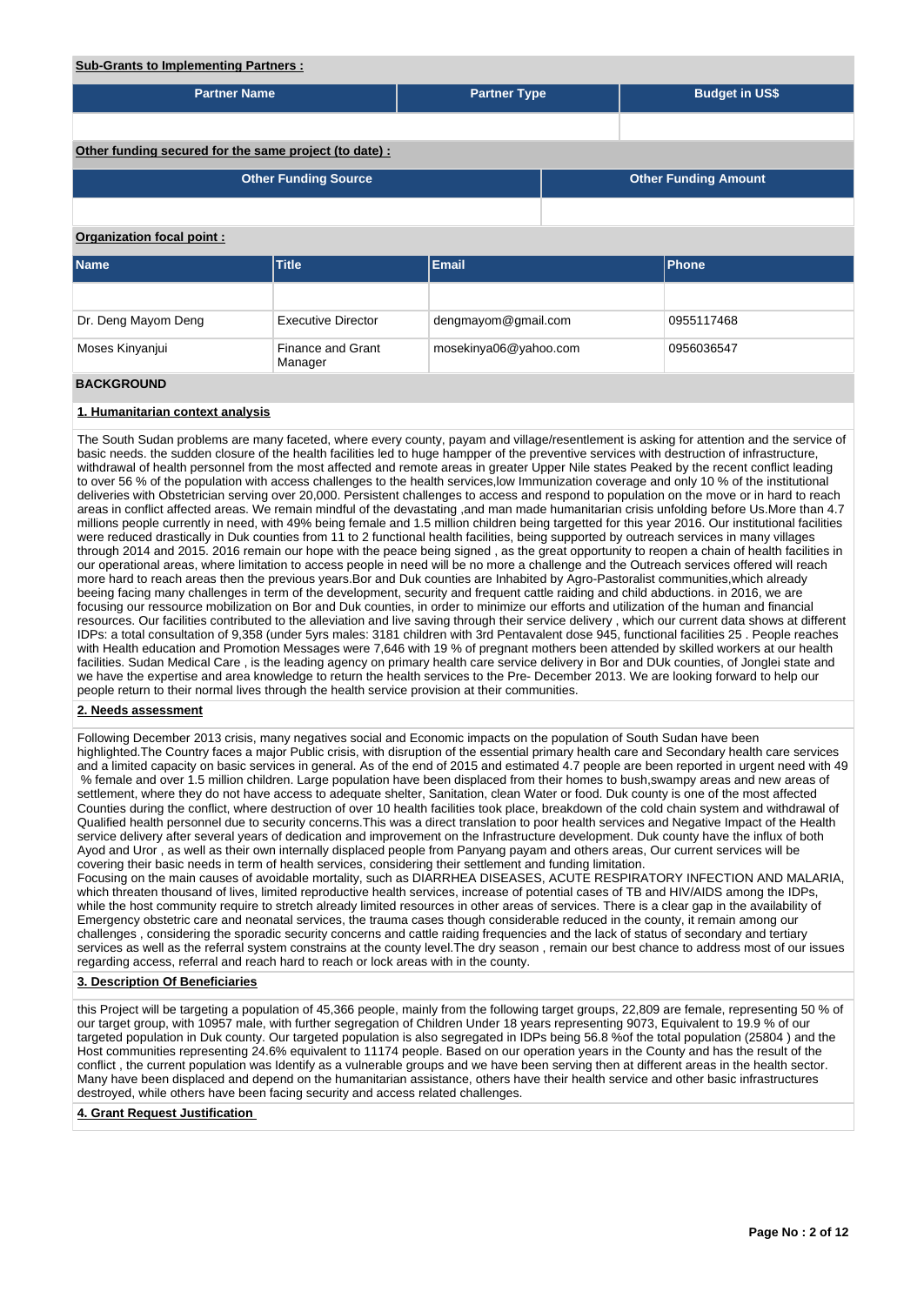the recent conflict situation in South Sudan have affected greatly the greater upper Nile states, jonglei state, is one of the affected areas ,where SMC is operational in two counties. More the n 250,000 people were displaced from our operational areas as a result of the recent conflict between the government and the rebels. With the Peace being signed it gives back hopes that service deliveries will be reinserted and issues related to security and access challenges will be eventually addressed, leading to our institution and partners to offer the most needed basic services to the affected communities in greater Bor in particular. It remain a challenge to our operational areas , following the destruction the infrastructure during the conflict and looting with many lives lost and left with little hope.We believe our intervention will give hopes to displaced people and will be starting point for those who may decided to come back. SMC will strategize on holistic approach where wash, nutrition and health intervention are integrated , with focus on the basic health services , with nutrition component through where wash, nutrition and health intervention are integrated , with focus on the bas screening, detection and management of the Acute and Moderate cases, deworming and distribution of Vit A and Mental psycho-social management and identification be the trained health personnel and social mobilizers in the vulnerable communities, strengthening the existing referral system to secondary levels, EWARN coverage and Increase Efforts on health education and promotion to prevent diseases at the facilities and communities levels. The deployment of Qualified personnel to address the health related issues in affected areas hoping the recently signed peace will allow more access to humanitarian operations is an important element. SMC is a national NGO , who has been operating in the two counties for more then 10 years, with huge Experience in the geographical areas, with his staff being Sons and Daughters of the targeted communities, being an advantage for our institution work.

We believe the current created vacuum by the conflict will eventually be filled by the CHF funding and SMC efforts will be towards returning the health services to their previous status before the fighting begin in December 2013.

A fully functional chain of health services in Duk and Bor counties, with adequate Human resources and the availability of the basic medical Equipment at each level in order to reach the beneficiaries demand remain our priority. The developmental funds will eventually continue to support all the reinstate and operational health facilities in both counties. We believe the returning home should be made attractive and availing health services, with improved Infrastructure will always show a great sign of peace dividend.This is the only chance , before the rainy season, where we can develop and improve Infrastructures, reach hard to reach areas and open nonfunctional or closed health facilities in Duk, where access has been difficult for the last 2 years. The CHF funding will cover medical Equipment and supplies , training of the medical personnel, salaries to the newly open facilities and outreach services and infrastructure development component; other commodities such as medicines, vaccines and nutritional supplies will be supplied by WHO,UNICEF,IMA and MoH to our Operational areas. We will also benefiting from EMF drugs supplies to the County, where our CHF supported facilities will receive most of their medical supplies during the project cycle. Currently we have a preposition of Medicines for the first 2 months in the county of our operation.

## **5. Complementarity**

SMC, being one of the partner who has been responding to emergencies services in Awerial, Bor and Duk Counties for the last 3 years, is also the leading institution on developmental project with funding from IMA to run the basic health services in Bor and Duk counties of Jonglei state, Where we support 22 health facilities. The current project will be complemented with 100 % focus in Duk county, main because, of funding limitation and considering our access during the last Quarter as limited due to road and Security concerns. Currently we are enjoying a relatives peace in the county, while the RRHP funding will be covering specific facilities, such as Poktap, Ayueldit in Duk and over 20 Health facilities in Bor county. Others areas such as Amiel, Padiet, Panaru, Dorok haven't been access or hard to reach in Duk, the IDPs people from Duk in Twice East county and new arrivals from Uror and Ayod counties will mainly benefit from CHF funding. An essential element has been the supplies of medical Equipment's to the facilities, such has beds, delivery beds, Examination coaches etc, which are to be purchased and supplied to Many SMC facilities in the three counties and RRHP funding couldn't cover them following the recent looting after the conflict. Supporting the Qualified Human resources to such areas require financial support, by paying their salaries and basic allowances to keep running the health services in the County. Many facilities are currently been destroyed and a limited fund will be dedicated to support the minor rehabilitation of One facilities in Duk county, Considering the current dry season as the main window to do rehabilitation and RRHP are not able to fund construction at the moment, considering the financial challenges,

## **LOGICAL FRAMEWORK**

#### **Overall project objective**

improve health status of the affected and vulnerable people in Duk counties of Jonglei state. Providing effective and Equitable health care that is accessible to the most vulnerable group of the internally displaced people and rural communities . Improve infrastructure and disease prevention and control measures against malaria, Acute Watery Diarrhea, pneumonia and pregnancy related complication.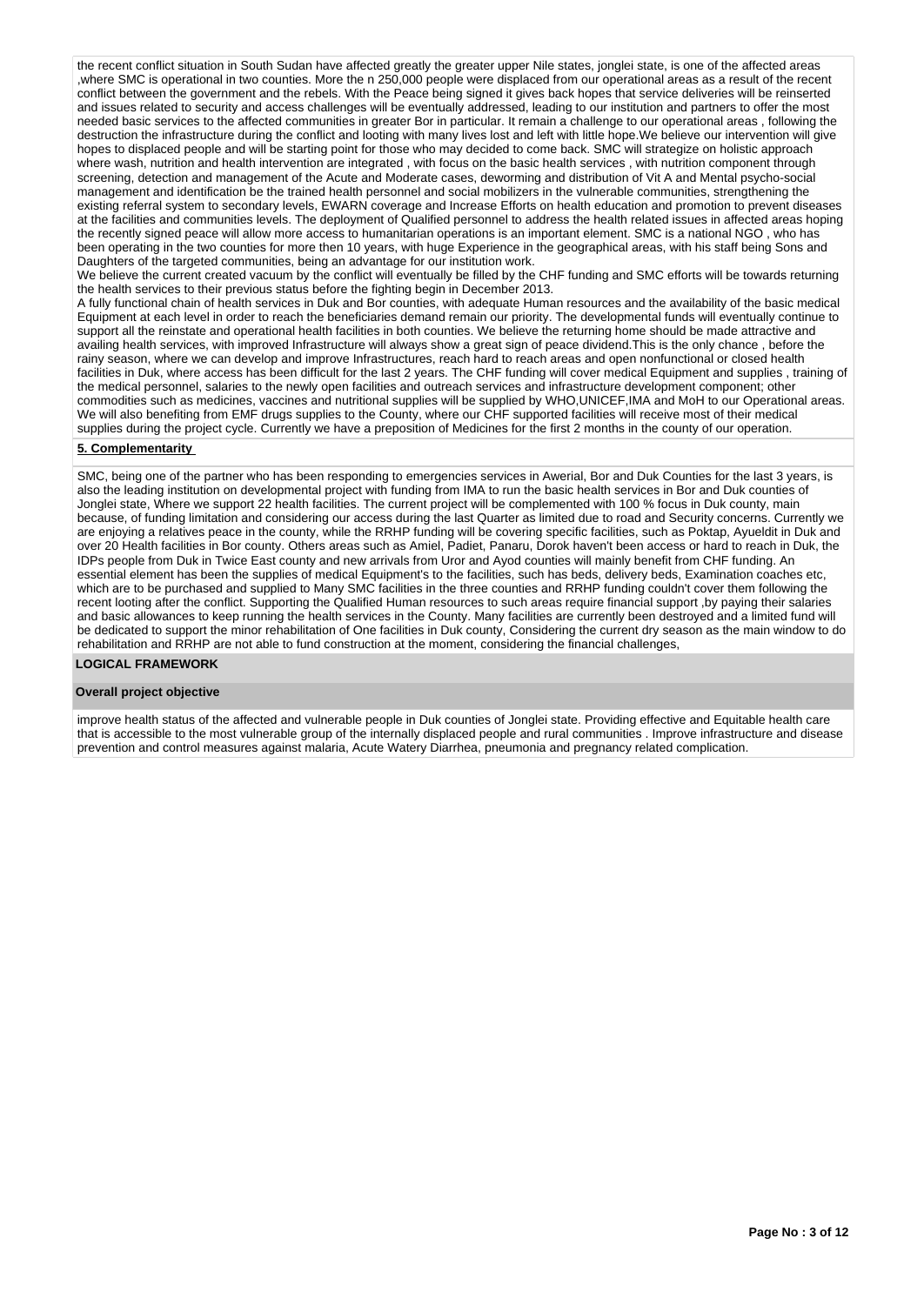| INCALIN                                                                                                                                                                                                                                                                                               |                                                                                                                   |                                 |
|-------------------------------------------------------------------------------------------------------------------------------------------------------------------------------------------------------------------------------------------------------------------------------------------------------|-------------------------------------------------------------------------------------------------------------------|---------------------------------|
| <b>Cluster objectives</b>                                                                                                                                                                                                                                                                             | <b>Strategic Response Plan (SRP) objectives</b>                                                                   | <b>Percentage of activities</b> |
| CO1: Improve access, and scale-up<br>responsiveness to, essential emergency<br>health care, including addressing the major<br>causes of mortality among U5C (malaria,<br>diarrhea and Pneumonia), emergency<br>obstetric care and neonate services in<br>conflict affected and vulnerable populations | HRP 2016 SO1: Save lives and alleviate<br>suffering through safe access to services and<br>resources with dignity | 70                              |
| CO <sub>2</sub> : Prevent, detect and respond to<br>epidemic prone disease outbreaks in conflict<br>affected and vulnerable populations                                                                                                                                                               | HRP 2016 SO1: Save lives and alleviate<br>suffering through safe access to services and<br>resources with dignity | <b>20</b>                       |
| CO3: Improve access to psychosocial<br>support and mental health services for the<br>vulnerable population, including those<br>services related to the SGBV response                                                                                                                                  | HRP 2016 SO2: Ensure communities are<br>protected, capable and prepared to cope with<br>significant threats       | 10                              |

**Contribution to Cluster/Sector Objectives :** the contribution to the cluster/sector objectives is clearly stated on the support this project will be providing to the most vulnerable and needy communities of Duk County, being our main and primary target.Our focus is to deliver lifesaving interventions, reduce the suffering of the IDPs and host communities, currently struggling to return to their normal lives, by supporting the current functional health facilities as well to rehabilitate and open those who have been close in already populated areas , as well as to focus on operating outreach health services to special areas ,where infrastructure can't be rebuild and require huge financial support in both counties. We acknowledge the challenges following the current fragile peace process,but our hope and efforts to support these communities,will eventually help on revitalize their energies and support their resilience through the provision and availability of basic health services with the beneficiaries engagement and ownership. capacity building of health personnel and continues supportive supervision to promote outcome and sustainability . Strengthening service delivery to hard to reach areas as access and security will see improvement following the ongoing peace process to address the needs of the targeted vulnerable group, keeping in mind crosscutting issues such as gender base violence, Psycho-Social services,HIV/AIDS and elderly people. SMC will strengthen his response to outbreak, communicable diseases etc, through inter-cluster approach. With our current M&E team , well equipped and trained on the current reporting systems, will eventually improve our response and coordination, while sharing information through the cluster forums will give Us a guidance

### **Outcome 1**

**HEALTH**

Improve health service deliveries by maintaining the existing functional health facilities and Open more in conflict affected and other vulnerable states

## **Output 1.1**

## **Description**

Number of functional and supported health facilities in conflict -affected and other vulnerable states

## **Assumptions & Risks**

Security doesn't prevent communities from accessing services and availability of funding to support skilled personnel

## **Activities**

## **Activity 1.1.1**

Provision of basic health services at the supported health facilities with all the basic Equipment's and adequate human resources

# **Activity 1.1.2**

provide comprehensive Primary health care with focus on maternal-Child health care and establishment of referral system at the supported institutions

## **Activity 1.1.3**

Distribution of Drugs/medicines and vaccines to the 2 supported health facilities in Duk county

#### **Activity 1.1.4**

conduct Health Education and Promotion sessions in all our operational health facilities and out reach sites on the prevention and treatment of the commonest diseases.

#### **Indicators**

|                                                                                  |                                                                          |                                                                                                                              |                                | <b>End cycle beneficiaries</b> |     | End<br>cycle      |               |
|----------------------------------------------------------------------------------|--------------------------------------------------------------------------|------------------------------------------------------------------------------------------------------------------------------|--------------------------------|--------------------------------|-----|-------------------|---------------|
| Code                                                                             | <b>Cluster</b>                                                           | Indicator                                                                                                                    | <b>Men</b>                     | <b>Women</b>                   |     | <b>Boys</b> Girls | <b>Target</b> |
| Indicator 1.1.1                                                                  | <b>HEALTH</b>                                                            | (Frontline services): # of outpatient consultations<br>in conflict and other vulnerable states                               | 3,500                          | 23.136                         | 914 | 900               | 28,450        |
| <b>Means of Verification:</b> weekly and month reports plus a field supervision. |                                                                          |                                                                                                                              |                                |                                |     |                   |               |
| Indicator 1.1.2                                                                  | HFAI TH                                                                  | Frontline # Number of deliveries attended by<br>skilled birth attendants in conflict-affected and<br>other vulnerable states |                                | 250                            |     |                   | 250           |
|                                                                                  | <b>Means of Verification:</b> health facility weekly and monthly reports |                                                                                                                              |                                |                                |     |                   |               |
| Indicator 1.1.3                                                                  | HFAI TH                                                                  | Frontline # of people reached by health education<br>and promotion before and during outbreaks                               | 3,450<br>5,460<br>1,10<br>1,50 |                                |     |                   |               |
| <b>Means of Verification:</b>                                                    |                                                                          |                                                                                                                              |                                |                                |     |                   |               |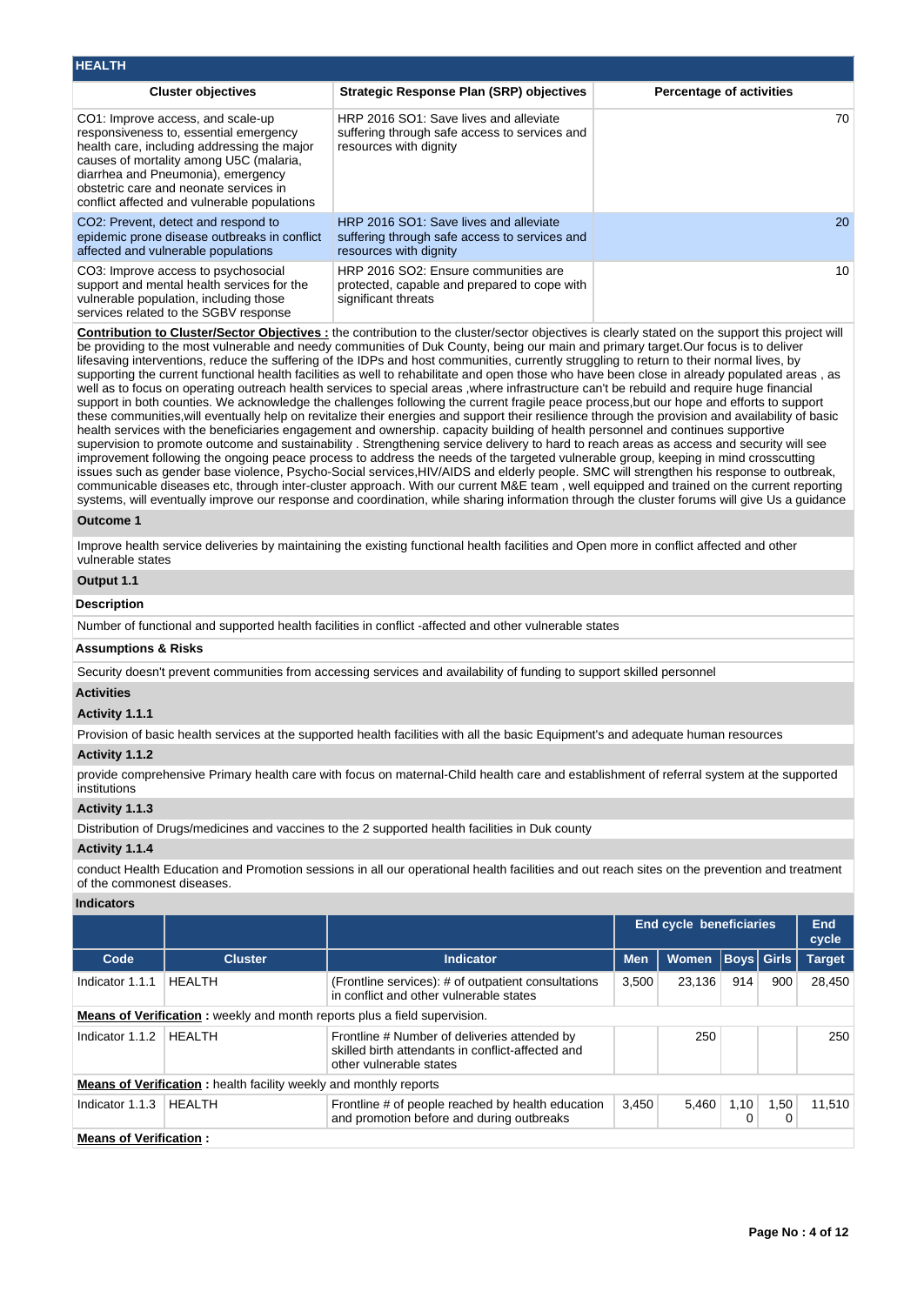## **Outcome 2**

Maintain the existing functional health facilities at the operational level in Duk county , during the project cycle.

## **Output 2.1**

## **Description**

returnees, IDPs and Host communities have access to better Quality health services in Duk County of jonglei state.

## **Assumptions & Risks**

SMC staff has sufficient operational capacity to continue the implementation and availbility of funding

## **Activities**

# **Activity 2.1.1**

training of health workers to strengthen their capacity on diagnosis and treatment of commonest diseases at the Health facilities in Duk county.

# **Activity 2.1.2**

provision of cold chain system and vaccines at all the level of functional health facilities in Duk county.

## **Activity 2.1.3**

Supportive supervision and joint monitoring with the CHD and partners to the functional and supported health facilities in Duk county

# **Activity 2.1.4**

provision of monthly staff salaries through the project cycle

# **Indicators**

|                                |                                                                           |                                                                                                                                                 |            | <b>End cycle beneficiaries</b> |     |                   | End<br>cycle  |
|--------------------------------|---------------------------------------------------------------------------|-------------------------------------------------------------------------------------------------------------------------------------------------|------------|--------------------------------|-----|-------------------|---------------|
| Code                           | <b>Cluster</b>                                                            | <b>Indicator</b>                                                                                                                                | <b>Men</b> | <b>Women</b>                   |     | <b>Boys</b> Girls | <b>Target</b> |
| Indicator 2.1.1                | <b>HEALTH</b>                                                             | Frontline # of children with 3 doses of pentavalent<br>vaccine                                                                                  |            |                                | 550 | 600               | 1,150         |
|                                | <b>Means of Verification:</b> weekly and monthly reports at each facility |                                                                                                                                                 |            |                                |     |                   |               |
| Indicator 2.1.2                | <b>HEALTH</b>                                                             | Frontline # of children 6 to 59 months receiving<br>measles vaccinations in emergency or returnee<br>situation                                  |            |                                | 800 | 750               | 1,550         |
| <b>Means of Verification:</b>  |                                                                           |                                                                                                                                                 |            |                                |     |                   |               |
| Indicator 2.1.3                | <b>HEALTH</b>                                                             | Frontline # of staff trained on disease surveillance<br>and outbreak response                                                                   | 6          | $\overline{2}$                 |     |                   | 8             |
| <b>Means of Verification:</b>  |                                                                           |                                                                                                                                                 |            |                                |     |                   |               |
| Outcome 3                      |                                                                           |                                                                                                                                                 |            |                                |     |                   |               |
|                                |                                                                           | Improve health service delivery through better infrastructure and Well Equip facilities                                                         |            |                                |     |                   |               |
| Output 3.1                     |                                                                           |                                                                                                                                                 |            |                                |     |                   |               |
| <b>Description</b>             |                                                                           |                                                                                                                                                 |            |                                |     |                   |               |
| communities in Duk county      |                                                                           | Provision of basic medical equipment, supplies and rehabilitation of Infrastructures of the functional facilities serving the IDPs and the Host |            |                                |     |                   |               |
| <b>Assumptions &amp; Risks</b> |                                                                           |                                                                                                                                                 |            |                                |     |                   |               |
| availability of Funding        |                                                                           |                                                                                                                                                 |            |                                |     |                   |               |
| <b>Activities</b>              |                                                                           |                                                                                                                                                 |            |                                |     |                   |               |
| Activity 3.1.1                 |                                                                           |                                                                                                                                                 |            |                                |     |                   |               |
|                                |                                                                           | procurement and distribution of medical equipment and supplies, plus others commodities to support the functional health facilities in Bor      |            |                                |     |                   |               |

## and Duk counties

## **Activity 3.1.2**

Minor Rehabilitation of 1 PHCU health facilities in Duk counties for better facility use

**Indicators**

|                            |                                                                      |                                                                                               |            | End cycle beneficiaries |                   | End<br>cycle |               |  |  |  |
|----------------------------|----------------------------------------------------------------------|-----------------------------------------------------------------------------------------------|------------|-------------------------|-------------------|--------------|---------------|--|--|--|
| Code                       | <b>Cluster</b>                                                       | Indicator                                                                                     | <b>Men</b> | <b>Women</b>            | <b>Boys Girls</b> |              | <b>Target</b> |  |  |  |
| Indicator 3.1.1            | <b>HFAITH</b>                                                        | Frontline # Number of facilities providing<br><b>BEMONC</b> services                          |            |                         |                   |              | $\mathcal{P}$ |  |  |  |
|                            | <b>Means of Verification:</b> monthly and filed visit report         |                                                                                               |            |                         |                   |              |               |  |  |  |
| Indicator 3.1.2            | <b>HEALTH</b>                                                        | Number of closed or partially destroyed health<br>facilities been rehabilitated in Duk county |            |                         |                   |              |               |  |  |  |
|                            | <b>Means of Verification:</b> rehabilitation and field visit reports |                                                                                               |            |                         |                   |              |               |  |  |  |
| <b>Additional Targets:</b> |                                                                      |                                                                                               |            |                         |                   |              |               |  |  |  |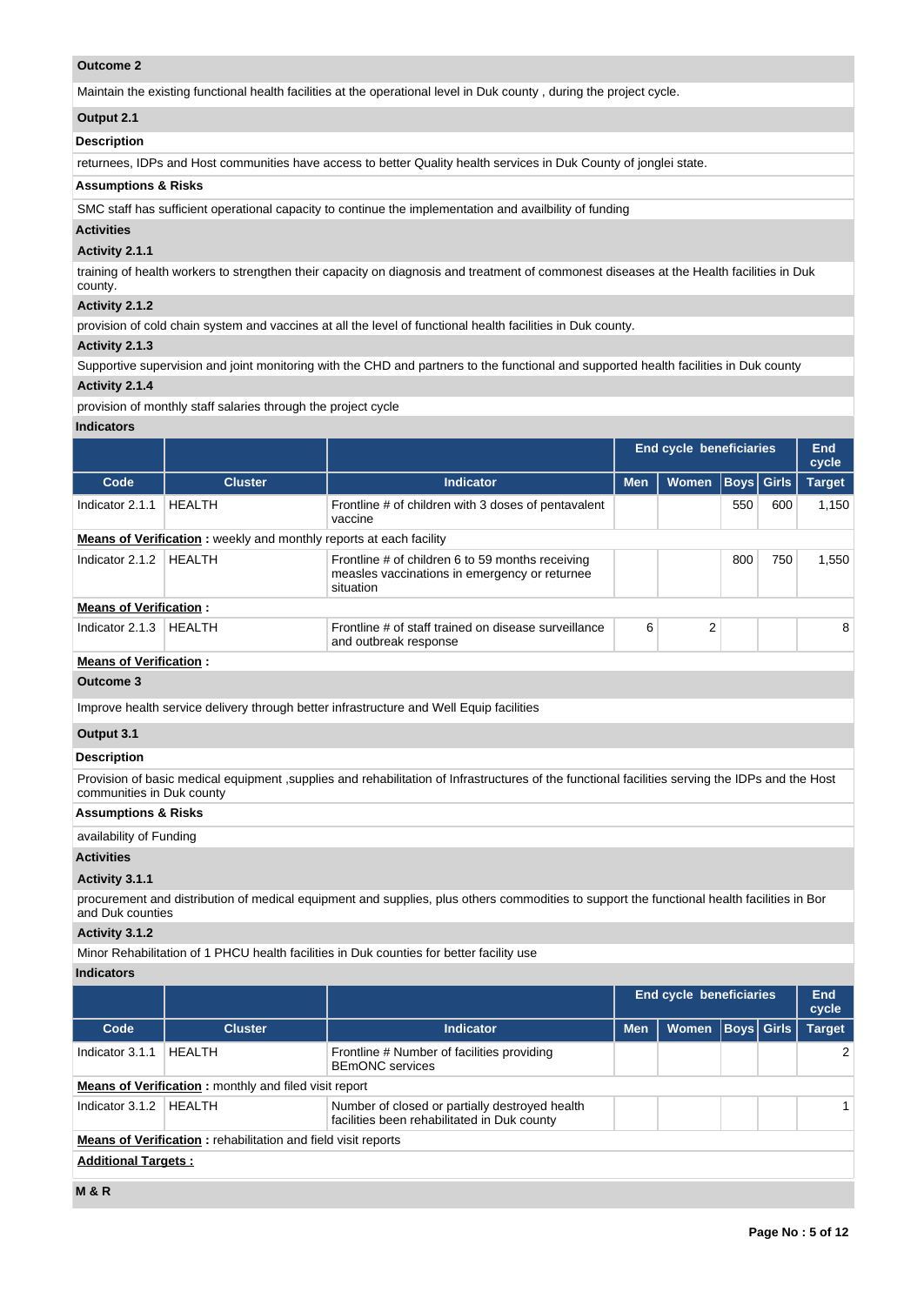## **Monitoring & Reporting plan**

SMC is the leading health institution in Duk county for the last 10 years in Primary health care delivery services and we utilizes a Weekly,monthly and Quarterly reports system in all our programming sector with strong records in monitoring our activities implementation and results, to show the impact of the health services as part of our goals. We have adopted all the current national M &E reports systems, to reports our indicators in our operational areas of Jonglei will particular focus in Duk county. using the DHIS system,the national IDSRweekly format and the health cluster weekly report format. These systems measures progress towards objectives and their impact and ensure appropriate report that is aligned to meet the CHF's reporting requirement. Our M &E officer are familiar and have been going through training update each year, with several years using the system, leading to string knowledge and experience on the system and data collection. For the last 2 years of the conflict, we have been operating in different IDPs areas such as Minkaman in Awerial, Twice east and Bor serving the IDPs people, and our past records shows our effects are excellent at the facilities levels.We are going to utilize the national reporting registries ( Weekly, monthly) to collect data of relevant activities such as the Out- Patient, ANC, EPI,referral cases, out reach services etc, to produce the Quarterly, Midterm and final reports. Such data could be accessed by others institutions with access to the national reporting system, such as DHIS and IDRS as national data base services. In Addition, the weekly IDRS is filled shared with the County CHD, state Ministry of health, health cluster coordinator and national ministry of Health weekly.

Commodities received and distributed will be reported to CHF and the cluster respectively through the Midterm or final report and Uploaded to the GMS system.With over 10 years using various reporting formats and timelines, this background make SMC team strong and capable of ensuring appropriate monitoring and reporting plan that align itself to meet all the CHF and cluster reporting requirements.We will both institutions with the detailed reporting specific to scope of the proposal and segregate the data by gender, age etc as may be required by the summary reports.All the reports will be shared with all the concerns institutions timely and verification of all the reported data will be undertaken by the SMC, CHD, SMoH in our operational areas

#### **Workplan**

| <b>Activitydescription</b>                                                                                                                                                                    | Year | $\overline{2}$ | 3                       |              | 5                       |          | 8 | 9 | 10 11 12 |  |
|-----------------------------------------------------------------------------------------------------------------------------------------------------------------------------------------------|------|----------------|-------------------------|--------------|-------------------------|----------|---|---|----------|--|
| Activity 1.1.1: Provision of basic health services at the supported health facilities<br>with all the basic Equipment's and adequate human resources                                          | 2016 | X.             |                         | $ X $ $ X $  |                         | ΙX       |   |   |          |  |
| Activity 1.1.2: provide comprehensive Primary health care with focus on maternal-<br>Child health care and establishment of referral system at the supported institutions                     | 2016 | X              | $\mathsf{X}$            | $\times$     | $\mathsf{X}$            | X        |   |   |          |  |
| Activity 1.1.3: Distribution of Drugs/medicines and vaccines to the 2 supported<br>health facilities in Duk county                                                                            | 2016 | X              |                         | X            |                         | X        |   |   |          |  |
| Activity 1.1.4: conduct Health Education and Promotion sessions in all our<br>operational health facilities and out reach sites on the prevention and treatment of<br>the commonest diseases. | 2016 | $\times$       | ΙX.                     | IX.          | X                       | $\times$ |   |   |          |  |
| Activity 2.1.1: training of health workers to strengthen their capacity on diagnosis<br>and treatment of commonest diseases at the Health facilities in Duk county.                           | 2016 | X              |                         | X            |                         |          |   |   |          |  |
| Activity 2.1.2: provision of cold chain system and vaccines at all the level of<br>functional health facilities in Duk county.                                                                | 2016 | $\times$       | ΙX.                     |              |                         |          |   |   |          |  |
| Activity 2.1.3: Supportive supervision and joint monitoring with the CHD and<br>partners to the functional and supported health facilities in Duk county                                      | 2016 | X              |                         | X            |                         | X        |   |   |          |  |
| Activity 2.1.4: provision of monthly staff salaries through the project cycle                                                                                                                 | 2016 | X              | ΙX                      | $\mathsf{x}$ | $\overline{\mathsf{x}}$ | X        |   |   |          |  |
| Activity 3.1.1: procurement and distribution of medical equipment and supplies,<br>plus others commodities to support the functional health facilities in Bor and Duk<br>counties             | 2016 |                | X.                      | X            |                         |          |   |   |          |  |
| Activity 3.1.2: Minor Rehabilitation of 1 PHCU health facilities in Duk counties for<br>better facility use                                                                                   | 2016 | X              | $\overline{\mathsf{x}}$ |              |                         |          |   |   |          |  |
| ATIIPDIBIPA                                                                                                                                                                                   |      |                |                         |              |                         |          |   |   |          |  |

### **OTHER INFO**

#### **Accountability to Affected Populations**

The Accountability to the affected population is and require commitment from Us through ensuring the feedback and accountability mechanisms being integrated into our strategies, monitor and evaluation and Recruiting staff , which are possible through the leadership commitment. We believe active participation of the affected population in decision making and identification of their needs through the establishment of a system to engage them and ensure that most marginalized and affected are represented. through our project, we are looking forward to provide accessible and timely information to the affected community on organizational procedures,structures and process that affected them to ensure that they can make informed decision and choices. Facilitating dialogues between the organization and the affected community over information provision.The formation of village health committees,the Joint supervision with the County health authorities and administration and community meeting with the affected community member are some of our channel where related issues could be addressed. We believe in order to be accountable to the affected population, a strong leadership, transparency, feedback and complain mechanism and community participation are the best ways to be accountable and share the same position with those affected, them being part of the service offered and most importantly, be part of decision making process.

#### **Implementation Plan**

SMC is already supporting 1 health facilities as part of the response to the huge Influx of the IDPs of Duk county Twice East due to the current conflict. The current support will be dedicated to continue the service deliveries in Duk county at 100% up to June of 2016.SMC, is also the leading agency on Primary health care service deliveries in Bor and Duk Counties, where we are supporting 20 health facilities in Bor and 2 in Duk county. These facilities does increase the number of health facilities in the conflict affected areas and paved the way for our developmental fund take over this facilities toward the end of the year, this strategy highlight the sustainability of this facilities, when funding end. from February to June, We will be supporting two Health facilities and increase our focus to outreach, EPI services, help on opening and rehabilitating previously closed health facilities and reaching those hard to reach through mobile services with this funding support.Considering the current level of funding, We are targeting our services to be in Duk at 100 %, the current Human resource will continue supporting the 2 health facilities, being supported through CHF funding in order to maintain such services and part of the funding will be use for training, medical Equipment's and supplies as well as to support our office operation in Juba.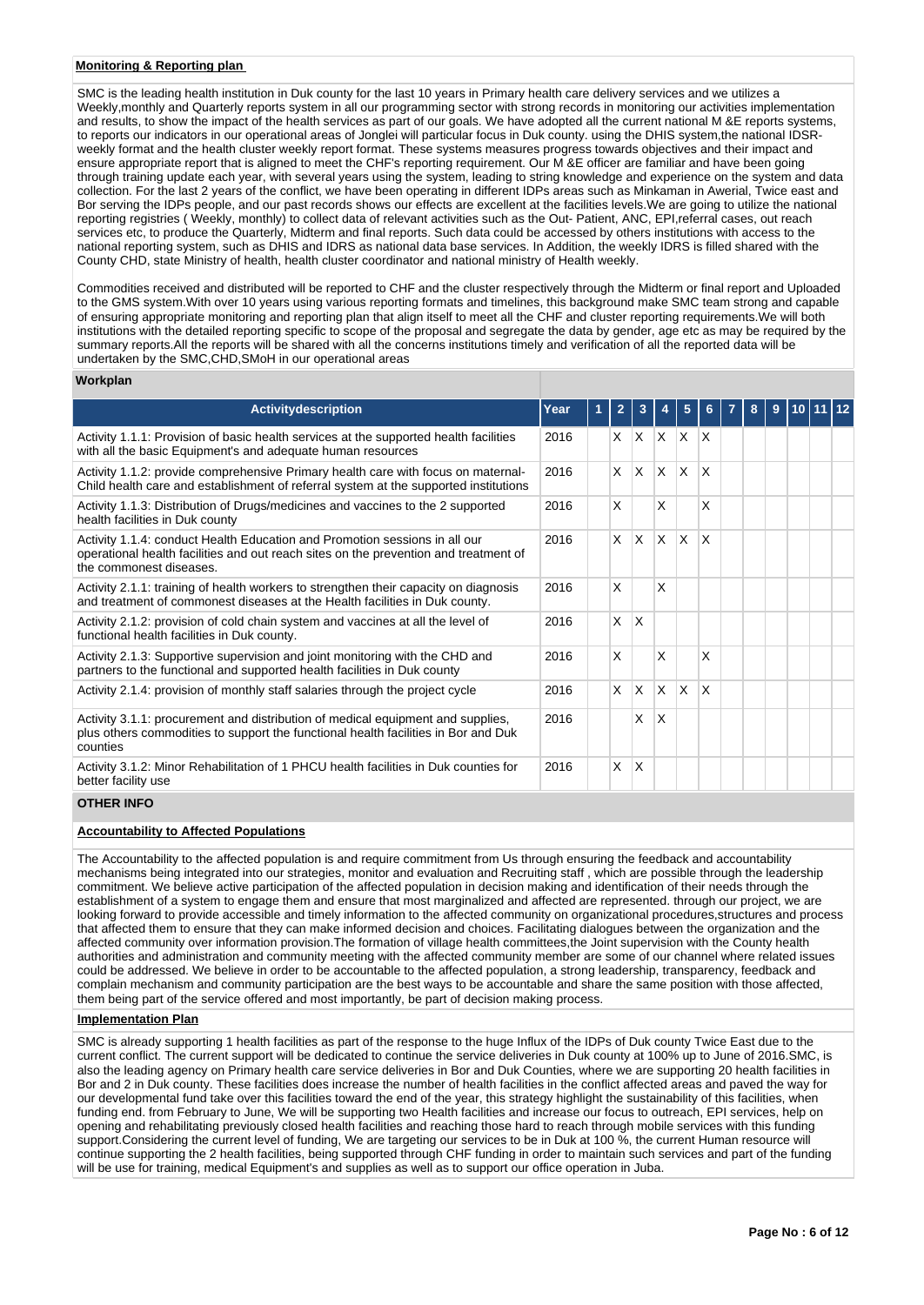### **Coordination with other Organizations in project area**

| Name of the organization                                | Areas/activities of collaboration and rationale                                                                                                                                                                                                                                                                                                                                                                                                                                                                                                                                                                                          |
|---------------------------------------------------------|------------------------------------------------------------------------------------------------------------------------------------------------------------------------------------------------------------------------------------------------------------------------------------------------------------------------------------------------------------------------------------------------------------------------------------------------------------------------------------------------------------------------------------------------------------------------------------------------------------------------------------------|
| JDF                                                     | John Dau foundation (JDF) is currently running nutritional services in<br>Duk county, SMC team with CHD at the feel level and at oour<br>supported health facilities, does the Nutritional screening and<br>identifyiong the cases for the referral to JDF as part of our current<br>cooperation and coordination of the services at the county level.                                                                                                                                                                                                                                                                                   |
| WHO, UNICEF, CHD, SMoH, National MoH and Health cluster | Data sharing, provision of core pipelines (Drugs, RHkits, vaccines<br>and others supplies) We also carry out joint and supportive<br>supervsion.data analysys, wayforward, planing and coordination at<br>different levels                                                                                                                                                                                                                                                                                                                                                                                                               |
| Partners and Overral coordination                       | SMC activities are coordinated by at the Ivel of the State Minitry of<br>Health, County health department and health cluster, while specific<br>issues such as epidemic diseases and Immunization are supported<br>by WHO, UNICEF, water and sanitation by directorate of rural and<br>development at the state ministry of infrastructure with support from<br>partners and UNICEF.RRC at the state and others levels coordinate<br>the operational levels between partners in collaboration with others<br>agencies such as OCHA, UNHCR, CRS, Oxfam, C&D, JDF and WFP<br>and its partners in the food security and Education clusters. |

## **Environment Marker Of The Project**

A: Neutral Impact on environment with No mitigation

#### **Gender Marker Of The Project**

1-The project is designed to contribute in some limited way to gender equality

#### **Justify Chosen Gender Marker Code**

This proposal is proposed to address health issues with special focus on the maternal and neonatal health issues and Gender Equity at the level of our Institution deliveries

## **Protection Mainstreaming**

Since the Conflict began in december 2013, the civilian population in south sudan has faced indignity as the result of deliberate personal violence,deprivation and restricted freedom of movement. Our Institution working with IDPs,believe that our focus goes behind people immediate needs to wider questions of personal safety and dignity of the civilian population. Identifying threats, work out mitigations plans in coordination with communities or beneficiaries of this project and monitor progress are keys elements. It is clear that no single Agency can undertake this task and We will be directing and cooperating with partners with expertise working in these areas of protection , including the GBV and Child Protection by extending our partnership by sharing Information and way forward as a collective responsibilities. cases of violations should be referred promptly and in accordance with standard operating procedures and information sharing protocols established in the area.

### **Country Specific Information**

## **Safety and Security**

Following the last 2 years of conflict and the signing of the current fragile peace agreement, any efforts towards the re-establishing health services in affected state remain a challenge and call for a realistic planning and time frames. In the context of Jonglei state and particularly of Duk county, the planning must take into account the need for basic services, the Infrastructure challenges and security concerns in term of access.We have seen hope and new areas have become accessible for the first time after several months of Insecurity with feasible potential traders mobility in Duk from other neighboring counties.While sustainable interventions are becoming realities due to the current peace and accessibility, though concerns with sporadic incidents , make some areas to be still under emergency mode, This is the case of Pajut in panyang payam, to mention some. Our targeted areas are relatively safe and calm though there may be some constrains, specifically on logistic. We beleive and have planned to implement all the activities with litle disturbances. SMC is already engaging the relavant authorities and institutions, so they are part of the planning.Management and delivery of the current humanitarian services in the health sector, partner monitoring plans, visit to the health facilities and IDPs sites or out reahcs visit, will be developed under leadership of the county health department and in collaboration with the Office of commissioner and SMC management team, these process will easy and improve our safety and security concerns in the area as well.

#### **Access**

Considering the dry season, we will have access to all our planned operational sites in the County. SMC have one vehicle to facilities our activities in Duk, which make our operation more efficient, by facilitating the outreach team, EPI services and drugs and other medical supplies distribution process.

**BUDGET**

| Code | <b>Budget Line Description</b>                                                                                                     | D / S Quantity Unit |  | cost    | <b>Duration  %</b><br>Recurran charged<br>ce | lto CHF | <b>Total Cost</b> |  |  |  |  |
|------|------------------------------------------------------------------------------------------------------------------------------------|---------------------|--|---------|----------------------------------------------|---------|-------------------|--|--|--|--|
|      | <b>Staff and Other Personnel Costs</b>                                                                                             |                     |  |         |                                              |         |                   |  |  |  |  |
| 1.1  | clinical Officer                                                                                                                   | D                   |  | 2 780.0 | 5                                            | 100%    | 7.800.00          |  |  |  |  |
|      | He/she will be in-charge of the facility and it daily administrative management, including staffing attendance, condcut diagnostic |                     |  |         |                                              |         |                   |  |  |  |  |

and management of all the cases,carry out minor surgeries and all the saving procedures, refer cases to the next level of health care, lead the Health Education planning at the facility levels. He/She will document and reports all the activities at the facility level with submission of Weekly and monthly reports data to the M & E officer and does report to the field supervisor; there will be two of them One allocated to each health facility. The unit number includes ALL benefits(medical, leave, transport, housing) plus 17% employer's contribution towards pension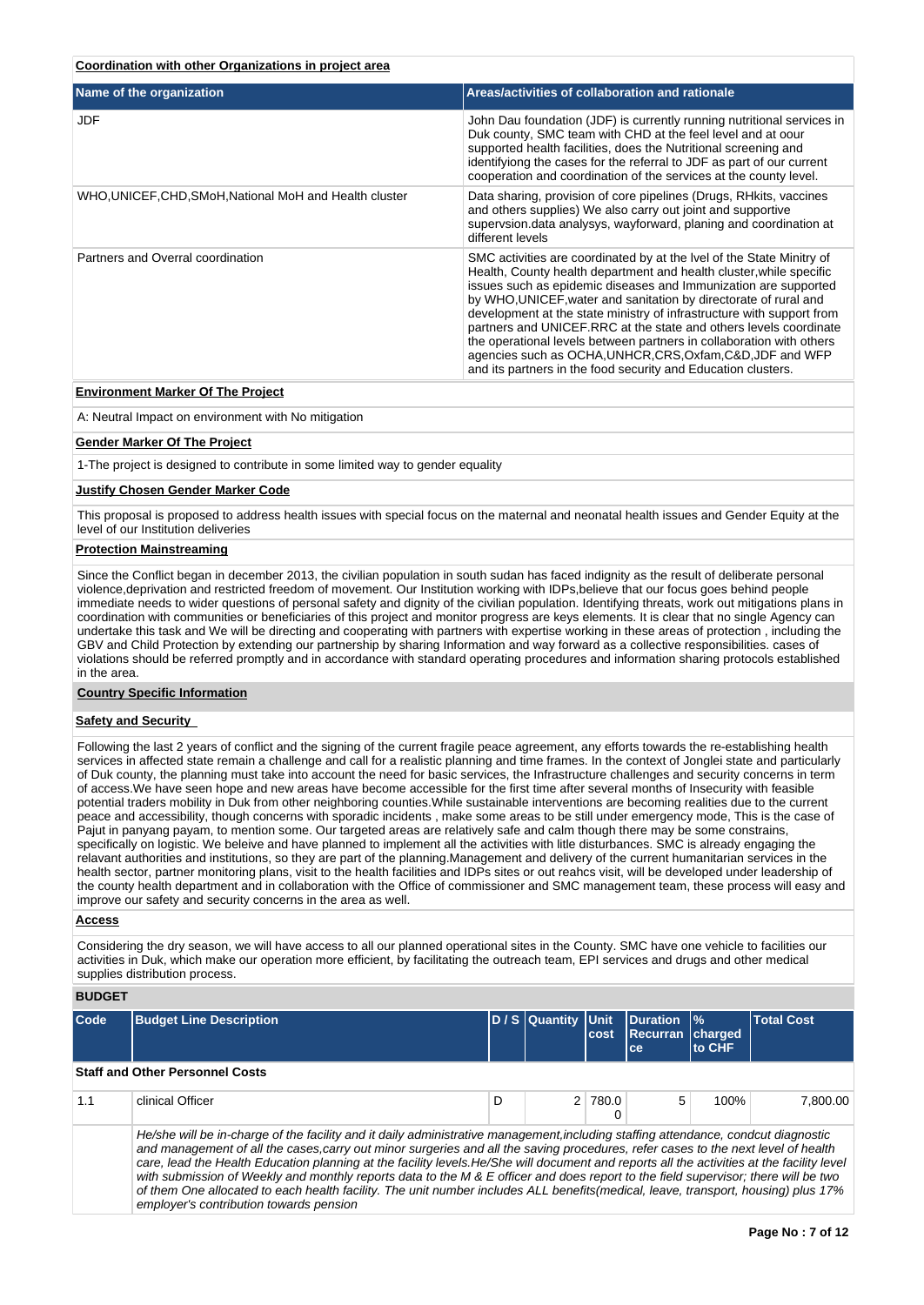| 1.2  | <b>Certified Nurses</b>                                                                                                                                                                                                                                                                                                                                                                                                                                                                                                                                                                                                                                                                                                                                             | D |                | 2 740.0<br>O        | 5 | 100% | 7,400.00 |
|------|---------------------------------------------------------------------------------------------------------------------------------------------------------------------------------------------------------------------------------------------------------------------------------------------------------------------------------------------------------------------------------------------------------------------------------------------------------------------------------------------------------------------------------------------------------------------------------------------------------------------------------------------------------------------------------------------------------------------------------------------------------------------|---|----------------|---------------------|---|------|----------|
|      | He/she will be Incharge of the nursing units at the Health facility and the hard to reach mobiles clinics; and will be carry out all the<br>nursing care procedures to the admitted or Out patients clients (administering Medications, requesting drugs supplies from the<br>pharmacy, making wound dressing), He also will lead the basic hygiene and infection control according to the South Sudan/WHO<br>standards, supervise junior nurses and other support staff. He/She will be incharge of all the documentation and reporting<br>activities at the Unit. There will be two of them One allocated to each health facility. The unit number includes ALL benefits<br>(medical, leave, transport, housing) plus 17% employer's contribution towards pension |   |                |                     |   |      |          |
| 1.3  | Lab. Assitant                                                                                                                                                                                                                                                                                                                                                                                                                                                                                                                                                                                                                                                                                                                                                       | D |                | $2 \mid 300.0$<br>0 | 5 | 100% | 3,000.00 |
|      | He/She shall assit the Lab Technicians on daily routines. there will be two of them One allocated to each health facility. The unit<br>number includes ALL benefits(medical, leave, transport, housing) plus 17% employer's contribution towards pension                                                                                                                                                                                                                                                                                                                                                                                                                                                                                                            |   |                |                     |   |      |          |
| 1.4  | Midwife                                                                                                                                                                                                                                                                                                                                                                                                                                                                                                                                                                                                                                                                                                                                                             | D |                | 2 450.0<br>0        | 5 | 100% | 4,500.00 |
|      | He/she shall be incharge of all the ANC units care, providing ANC services, conduct safe deliveries at the facility and community<br>level, detect and refer complications, ensure breastfeeding, promote family planning and take care of Documentation and<br>reporting of the activities at the mother child health Unit. She/He will be reporting to the Clinical officer or Senior Nurse. The unit<br>number includes ALL benefits(medical, leave, transport, housing) plus 17% employer's contribution towards pension                                                                                                                                                                                                                                        |   |                |                     |   |      |          |
| 1.5  | Pharmacist                                                                                                                                                                                                                                                                                                                                                                                                                                                                                                                                                                                                                                                                                                                                                          | D |                | $2 \mid 300.0$<br>0 | 5 | 100% | 3,000.00 |
|      | He/She will be responsible for receive and storage of all the medical supplies at the facility level, establishing an inventory list<br>with each drugs Name, doses and expiration date. He/She will issue out drugs prescribed by the clinician, CHW or the Nurse.<br>HE/She will maintain the hygiene and organization of the pharmacy, make sure all the patients have taken their drugs regardless<br>of her/his off time, reports any Expired, stock out and submitted the monthly reports; there will be two of them One allocated to<br>each health facility. The unit number includes ALL benefits(medical, leave, transport, housing) plus 17% employer's contribution<br>towards pension                                                                  |   |                |                     |   |      |          |
| 1.6  | CHW/MCHWs                                                                                                                                                                                                                                                                                                                                                                                                                                                                                                                                                                                                                                                                                                                                                           | D | $\overline{4}$ | 300.0<br>0          | 5 | 100% | 6,000.00 |
|      | He/She will be focal health persons and incharge at the level of PHCU, providing Medical care. Making Diagnosis and treatment<br>of commonest illness at the community using the national guidelines, Provide Health Education and participate in health and<br>development projects in collaboration with village health committees, community elders etc. Keep correct records of all treated<br>cases, referral and provide Weekly and Monthly reports to the M& E departments through the Field Supervisor;there will be four<br>of them one allocated to each Supported Health facility. The unit number includes ALL benefits(medical, leave, transport,<br>housing) plus 17% employer's contribution towards pension                                         |   |                |                     |   |      |          |
| 1.7  | EPI                                                                                                                                                                                                                                                                                                                                                                                                                                                                                                                                                                                                                                                                                                                                                                 | D | $\vert$        | 325.0<br>0          | 5 | 100% | 6,500.00 |
|      | They will be part of team to be conducting Immunization activities at the facility level as well as to conduct Outreaches<br>services. Screen children, records information and prepare the vaccine, administer vaccine follow up schedule, stock the vaccines<br>accordingly and return them to the central Cold chain, Records used vaccines by types and Quantity and submit a records plus<br>daily, weekly and monthly reports to the M& E officer through the Field supervisor; there will be four of them one allocated to<br>each Supported Health facility. The unit number includes ALL benefits (medical, leave, transport, housing) plus 17% employer's<br>contribution towards pension                                                                 |   |                |                     |   |      |          |
| 1.8  | Guards                                                                                                                                                                                                                                                                                                                                                                                                                                                                                                                                                                                                                                                                                                                                                              | D |                | $2 \mid 225.0$<br>0 | 5 | 100% | 2,250.00 |
|      | He/She will be incharge of the security facility and guards and protect the facility assets, must make sure all the assets at the<br>facility level, equipments, medical supplies, laboratory Equipments etc are safe and protected from thieves, HE/She is<br>responsible for the general maintenance and cleaning of the Facility, under the guidance of the Head of the facility Incharge;<br>there will be two of them One allocated to each Supported Health facility. The unit number includes ALL benefits(medical, leave,<br>transport, housing) plus 17% employer's contribution towards pension                                                                                                                                                           |   |                |                     |   |      |          |
| 1.9  | Clerk                                                                                                                                                                                                                                                                                                                                                                                                                                                                                                                                                                                                                                                                                                                                                               | D |                | $2 \mid 230.0$<br>0 | 5 | 100% | 2,300.00 |
|      | there will be two of them One allocated to each Supported Health facility. The unit number includes ALL benefits(medical, leave,<br>transport, housing) plus 17% employer's contribution towards pension                                                                                                                                                                                                                                                                                                                                                                                                                                                                                                                                                            |   |                |                     |   |      |          |
| 1.10 | Cook                                                                                                                                                                                                                                                                                                                                                                                                                                                                                                                                                                                                                                                                                                                                                                | D |                | $2 \mid 225.0$<br>0 | 5 | 100% | 2,250.00 |
|      | She/he will be cooking for SMC staff in a given location and should also do other duties such as carry vaccines and other<br>supplies during Outreach. He/She will be incharge of all the cooking in a given location, washing and cleaning of the rooms, fetch<br>water, taking care and keeping inventory of the all cooking utensils and materials and will be reporting to the head of the facility<br>for any shortage of the commodity or item. The unit number includes ALL benefits(medical, leave, transport, housing) plus 17%<br>employer's contribution towards pension                                                                                                                                                                                 |   |                |                     |   |      |          |
| 1.11 | Cleaner                                                                                                                                                                                                                                                                                                                                                                                                                                                                                                                                                                                                                                                                                                                                                             | D |                | $2 \mid 180.0$<br>0 | 5 | 100% | 1,800.00 |
|      | She/He will be incharge of general cleaning of the Health supported facilities on day to day basis; there will be two of them One<br>allocated to each Supported Health facility. The unit number includes ALL benefits(medical, leave, transport, housing) plus 17%<br>employer's contribution towards pension                                                                                                                                                                                                                                                                                                                                                                                                                                                     |   |                |                     |   |      |          |
| 1.12 | Driver Mecahnic                                                                                                                                                                                                                                                                                                                                                                                                                                                                                                                                                                                                                                                                                                                                                     | D |                | $1 \mid 700.0$<br>0 | 5 | 100% | 3,500.00 |
|      | He/she will take the lead role on major and minor repairs of the vehicles as the soul responsibility. He will be the SMC driver in<br>the field, will be making assessment and reports of the needed spares parts or damage parts. Submit the request to the Logistic<br>Department at the Head office for the needed spares parts and repair the Vehicles. He/she will be ready to drive at odd hours<br>and especially during emergencies; he shall be located in Duk County. The unit number includes ALL benefits(medical, leave,<br>transport, housing) plus 17% employer's contribution towards pension                                                                                                                                                       |   |                |                     |   |      |          |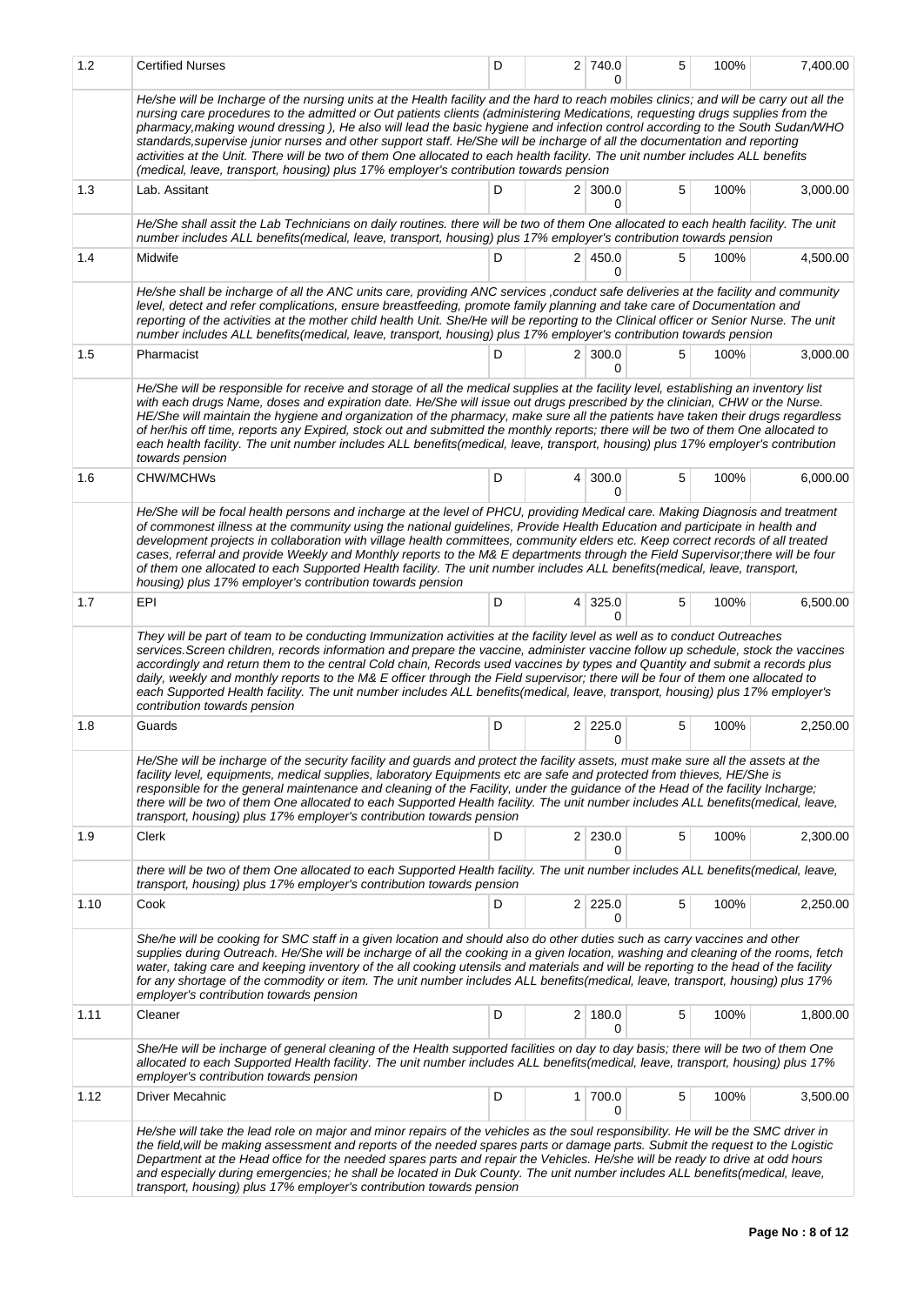|      | Boat captain                                                                                                                                                                                                                                                                                                                                                                                                                                                                                                                                                                                                                                                                                                                                                     | D |                | 1   600.0<br>0      | 5            | 100% | 3,000.00  |
|------|------------------------------------------------------------------------------------------------------------------------------------------------------------------------------------------------------------------------------------------------------------------------------------------------------------------------------------------------------------------------------------------------------------------------------------------------------------------------------------------------------------------------------------------------------------------------------------------------------------------------------------------------------------------------------------------------------------------------------------------------------------------|---|----------------|---------------------|--------------|------|-----------|
|      | He/she will take the lead role on major and minor repairs of the Motorboat as the soul responsibility. He will be the SMC Boat<br>captain in the field, will be making assessment and reports of the needed spares parts or damage parts. Submit the request to the<br>Logistic Department at the Head office for the needed spares parts and repair the boat.He/she will be ready to Navigate at odd<br>hours and especially during emergencies and EPI outreaches; there will be One allocated to support Duk County. The unit<br>number includes ALL benefits(medical, leave, transport, housing) plus 17% employer's contribution towards pension                                                                                                            |   |                |                     |              |      |           |
| 1.14 | <b>Project Officer</b>                                                                                                                                                                                                                                                                                                                                                                                                                                                                                                                                                                                                                                                                                                                                           | D |                | 1   800.0<br>0      | 5            | 100% | 4,000.00  |
|      | He/She is incharge of this program activities supervision and coordination in consultation with Program director. in guiding the<br>training and the Construction or rehabilitation activities at each level. The unit number includes ALL benefits(medical, leave,<br>transport, housing) plus 17% employer's contribution towards pension                                                                                                                                                                                                                                                                                                                                                                                                                      |   |                |                     |              |      |           |
| 1.15 | M & E officers                                                                                                                                                                                                                                                                                                                                                                                                                                                                                                                                                                                                                                                                                                                                                   | D | $\mathbf{1}$   | 450.0<br>0          | 5            | 100% | 2,250.00  |
|      | He/She is incharge of collecting and compiling weekly & monthly data for reporting purposes. The unit number includes ALL<br>benefits(medical, leave, transport, housing) plus 17% employer's contribution towards pension                                                                                                                                                                                                                                                                                                                                                                                                                                                                                                                                       |   |                |                     |              |      |           |
| 1.16 | <b>Executive Director</b>                                                                                                                                                                                                                                                                                                                                                                                                                                                                                                                                                                                                                                                                                                                                        | D |                | $1 \, 4.400$<br>.00 | 5            | 10%  | 2,200.00  |
| 1.17 | The Executive Director is incharge of the overall SMC management and Programming both inside and outside South Sudan.<br>He/she SHALL SPEARHEAD SMC's vision and mission as stipulated, his role consist on representing SMC with Donors, partners<br>and Governments, presenting the efforts done by SMC and making fundraising to fulfill the funding gaps; He/she is incharge of<br>ensuring the institution's funding is utilized in accordance to required standard of the accountability and will oversee the<br>implementation of this project. The unit number includes ALL benefits (medical, leave, transport, housing) plus 17% employer's<br>contribution towards pension<br>D<br>$1 \mid 3,300$<br>5<br>Finance & Grants Manager<br>10%<br>1,650.00 |   |                |                     |              |      |           |
|      | He shall be in charge of entire SMC's Financial & Grants management including this grant & financial reporting. The unit number<br>includes ALL benefits(medical, leave, transport, housing) plus 17% employer's contribution towards pension                                                                                                                                                                                                                                                                                                                                                                                                                                                                                                                    |   |                | .00                 |              |      |           |
| 1.18 | Hiring of Tutors/trainers (4tutors per training x 4days)                                                                                                                                                                                                                                                                                                                                                                                                                                                                                                                                                                                                                                                                                                         | D | $\mathbf{1}$   | 150.0<br>0          | 2            | 100% | 300.00    |
|      | These shall be tutors/trainers hired during refresher training @ \$100 per day each                                                                                                                                                                                                                                                                                                                                                                                                                                                                                                                                                                                                                                                                              |   |                |                     |              |      |           |
|      | <b>Section Total</b>                                                                                                                                                                                                                                                                                                                                                                                                                                                                                                                                                                                                                                                                                                                                             |   |                |                     |              |      | 63,700.00 |
|      | Supplies, Commodities, Materials                                                                                                                                                                                                                                                                                                                                                                                                                                                                                                                                                                                                                                                                                                                                 |   |                |                     |              |      |           |
| 2.1  | Refresher training materials                                                                                                                                                                                                                                                                                                                                                                                                                                                                                                                                                                                                                                                                                                                                     | D | 1 <sup>1</sup> | 200.0<br>0          | $\mathbf{1}$ | 100% | 200.00    |
|      | The health staff and cadres are refreshed once a year at least to update their knowledge and improve on their performances. a<br>consultant and program manager does it on job and at the PHCCs/PHCUs level with the support of Field supervisors. the<br>managers also are attending proposal writing, monitoring and Evaluation and Human resource management courses conducted<br>in the county, Juba by partners or consultancy group. they always require some books, reference teaching aids, flip charts, pens<br>& hiring of projector.                                                                                                                                                                                                                  |   |                |                     |              |      |           |
|      |                                                                                                                                                                                                                                                                                                                                                                                                                                                                                                                                                                                                                                                                                                                                                                  |   |                |                     |              |      |           |
| 2.2  | lunch & refreshments for trainees                                                                                                                                                                                                                                                                                                                                                                                                                                                                                                                                                                                                                                                                                                                                | D | 8              | 20.00               | 3            | 100% | 480.00    |
|      | The trainees, coordinators & tutors shall be offered refreshments & lunch during the training period which is estimated at \$20 per<br>person per day as per the current market rates                                                                                                                                                                                                                                                                                                                                                                                                                                                                                                                                                                            |   |                |                     |              |      |           |
| 2.3  | Hiring of training hall (1 training hall x 2 days)                                                                                                                                                                                                                                                                                                                                                                                                                                                                                                                                                                                                                                                                                                               | D |                | 1   100.0<br>0      | 2            | 100% | 200.00    |
|      | This shall be hiring a hall for 2 days where the training shall be conducted. The current market rates forms the basis of \$100 per<br>day                                                                                                                                                                                                                                                                                                                                                                                                                                                                                                                                                                                                                       |   |                |                     |              |      |           |
| 2.4  | Non-medical supplies (detergents, protective gears)                                                                                                                                                                                                                                                                                                                                                                                                                                                                                                                                                                                                                                                                                                              | D | 1 <sup>1</sup> | 820.0<br>0          | 1            | 100% | 820.00    |
|      | the Units are calculated based on our previous purchase as per the supporting Documentation. these supplies consist of<br>detergents, protective gear, cleaning materials etc and meant for the projected health facilities in the three counties of our<br>Operation.                                                                                                                                                                                                                                                                                                                                                                                                                                                                                           |   |                |                     |              |      |           |
| 2.5  | Digital BP machines, thermometers, stethoscopes, fetalscopes   D                                                                                                                                                                                                                                                                                                                                                                                                                                                                                                                                                                                                                                                                                                 |   | $\mathbf{1}$   | 800.0<br>$\Omega$   | 1            | 100% | 800.00    |
|      | These are going to be use at the PHCCs/PHCUs by the staff doing consultations. The cost is based on the current market rates<br>and our previous purchase of such Equipments.                                                                                                                                                                                                                                                                                                                                                                                                                                                                                                                                                                                    |   |                |                     |              |      |           |
| 2.6  | <b>Plastic Tables</b>                                                                                                                                                                                                                                                                                                                                                                                                                                                                                                                                                                                                                                                                                                                                            | D |                | 8 70.00             | 1            | 100% | 560.00    |
|      | There shall be 8 plastic tables per unit for consultation, EPI & Lab/pharmacy departments                                                                                                                                                                                                                                                                                                                                                                                                                                                                                                                                                                                                                                                                        |   |                |                     |              |      |           |
| 2.7  | <b>Plastic Chairs</b>                                                                                                                                                                                                                                                                                                                                                                                                                                                                                                                                                                                                                                                                                                                                            | D |                | 6 20.00             | 1            | 100% | 120.00    |
|      | These shall be 6 plastic chairs per unit for consultation, EPI & Lab/pharmacy departments                                                                                                                                                                                                                                                                                                                                                                                                                                                                                                                                                                                                                                                                        |   |                |                     |              |      |           |
| 2.8  | Wooden benches                                                                                                                                                                                                                                                                                                                                                                                                                                                                                                                                                                                                                                                                                                                                                   | D |                | 6 100.0<br>0        | 1            | 100% | 600.00    |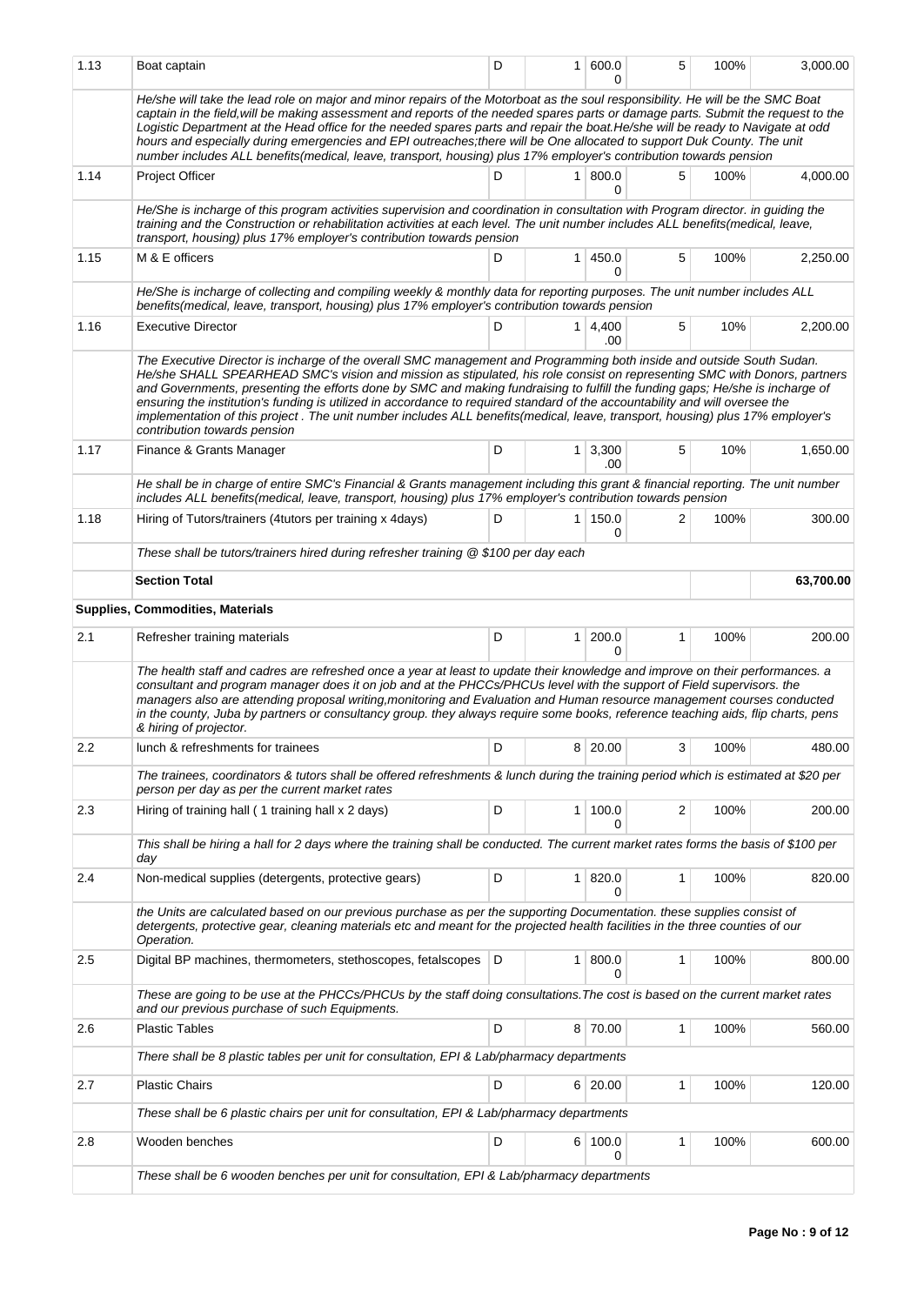| 2.9           | Road transport (Juba-Bor-Duk)                                                                                                                                                                                                                                                                                                | D | 1              | 2.500<br>.00            | 1 | 100% | 2,500.00 |
|---------------|------------------------------------------------------------------------------------------------------------------------------------------------------------------------------------------------------------------------------------------------------------------------------------------------------------------------------|---|----------------|-------------------------|---|------|----------|
|               | The equipment, construction materials & program supplies shall be transported by hired road transport                                                                                                                                                                                                                        |   |                |                         |   |      |          |
|               | <b>Section Total</b>                                                                                                                                                                                                                                                                                                         |   |                |                         |   |      | 6,280.00 |
| Equipment     |                                                                                                                                                                                                                                                                                                                              |   |                |                         |   |      |          |
| 3.1           | Hospital beds & mattresses                                                                                                                                                                                                                                                                                                   | D | 4              | 640.0<br>$\Omega$       | 1 | 100% | 2,560.00 |
|               | Based on our current Inventory list, there shall be need to equip each facility with 4 beds.                                                                                                                                                                                                                                 |   |                |                         |   |      |          |
| 3.2           | <b>Blankets &amp; bedsheets</b>                                                                                                                                                                                                                                                                                              | D |                | 4 180.0<br>0            | 1 | 100% | 720.00   |
|               | Based on our current Inventory list, there shall be need to equip each facility with 4 pcs of blankets & 4 pairs bedsheets.                                                                                                                                                                                                  |   |                |                         |   |      |          |
| 3.3           | <b>Examination coaches</b>                                                                                                                                                                                                                                                                                                   | D |                | 2 420.0<br>0            | 1 | 100% | 840.00   |
|               | Based on our current Inventory list, there shall be need to equip each facility with 2 examination coach.                                                                                                                                                                                                                    |   |                |                         |   |      |          |
| 3.4           | Microscopes                                                                                                                                                                                                                                                                                                                  | D | 1 <sup>1</sup> | 1,050<br>.00.           | 1 | 100% | 1,050.00 |
|               | Based on our current Inventory list, there shall be need to equip each facility with 1 microscope. We are hiring Laboratory<br>technician which requires Microscopes and others equipments in other to performs theirs duties.                                                                                               |   |                |                         |   |      |          |
| 3.5           | <b>Metallic Shelves</b>                                                                                                                                                                                                                                                                                                      | D |                | 2 400.0<br><sup>0</sup> | 1 | 100% | 800.00   |
|               | These are going to be use at the PHCC s levels to keep medical supplies protected and safe. The cost is based on the current<br>market rates and our previous purchase of such Equipments.                                                                                                                                   |   |                |                         |   |      |          |
|               | <b>Section Total</b>                                                                                                                                                                                                                                                                                                         |   |                |                         |   |      | 5,970.00 |
|               | <b>Contractual Services</b>                                                                                                                                                                                                                                                                                                  |   |                |                         |   |      |          |
| 4.1           | Rehabilitation of 1 Health facility in Duk county                                                                                                                                                                                                                                                                            | D | 1              | 4,500<br>.00            | 1 | 100% | 4,500.00 |
|               | Rehabilitation of 1 health facilities in Duk county, this is already existing facilities which have major damages as the result of the<br>conflict and we are looking forward to reopen them as the population requested and returned back, there are repairs and particle<br>reconstruction of this building in Duk county. |   |                |                         |   |      |          |
|               | <b>Section Total</b>                                                                                                                                                                                                                                                                                                         |   |                |                         |   |      | 4,500.00 |
| <b>Travel</b> |                                                                                                                                                                                                                                                                                                                              |   |                |                         |   |      |          |
| 5.1           | In country travel Juba-Bor round flights for 2 people                                                                                                                                                                                                                                                                        | D | $\overline{2}$ | 300.0<br>$\Omega$       | 3 | 100% | 1,800.00 |
|               | this are round trips for the SMC management team during field visit to the project sites. it based on the current commercial flight<br>rate                                                                                                                                                                                  |   |                |                         |   |      |          |
| 5.2           | Local Travel, Perdiem, Accomodation, Bor, Duk - during<br>supervision                                                                                                                                                                                                                                                        | D | 4              | 30.00                   | 5 | 100% | 600.00   |
|               | there shall be 5 round trips per each county during the Implementation peiod, using the current commercial flight rates                                                                                                                                                                                                      |   |                |                         |   |      |          |
| 5.3           | Local Travel, Perdiem, during EPI outreach Bor, Duk                                                                                                                                                                                                                                                                          | D |                | 10 20.00                | 6 | 100% | 1,200.00 |
|               | the perdiem and local trip are based on SMC perdiem policy considering hard to reach areas of implementation such as Touch<br>etc                                                                                                                                                                                            |   |                |                         |   |      |          |
| 5.4           | Accomodation for 8 trainees, 4 tutors x 5 days                                                                                                                                                                                                                                                                               | D |                | $12 \mid 30.00$         | 5 | 100% | 1,800.00 |
|               | The trainees & tutors shall be accomodated for ease of gathering during the training period which is estimated at \$50 per person<br>per day as per the current market rates                                                                                                                                                 |   |                |                         |   |      |          |
| 5.5           | Transportation & perdiem of trainees                                                                                                                                                                                                                                                                                         | D |                | 8 25.00                 | 1 | 100% | 200.00   |
|               | Based on the current market rate of transportation from their different locations. this is a round trip cost, and a per diem during<br>their training to cater for soap, toiletries etc                                                                                                                                      |   |                |                         |   |      |          |
|               | <b>Section Total</b>                                                                                                                                                                                                                                                                                                         |   |                |                         |   |      | 5,600.00 |
|               | <b>General Operating and Other Direct Costs</b>                                                                                                                                                                                                                                                                              |   |                |                         |   |      |          |
| 7.1           | <b>Stationaries</b>                                                                                                                                                                                                                                                                                                          | D | 1              | 300.0<br>0              | 4 | 50%  | 600.00   |
|               | These shall includes stationaries and supplies for both head office & health facilities                                                                                                                                                                                                                                      |   |                |                         |   |      |          |
| 7.2           | Juba office rent                                                                                                                                                                                                                                                                                                             | D | 1              | 2,000<br>.00            | 4 | 50%  | 4,000.00 |
|               | SMC has satellite Office in Juba to facilitate the coordination and communication with Donors, partners and others institutions                                                                                                                                                                                              |   |                |                         |   |      |          |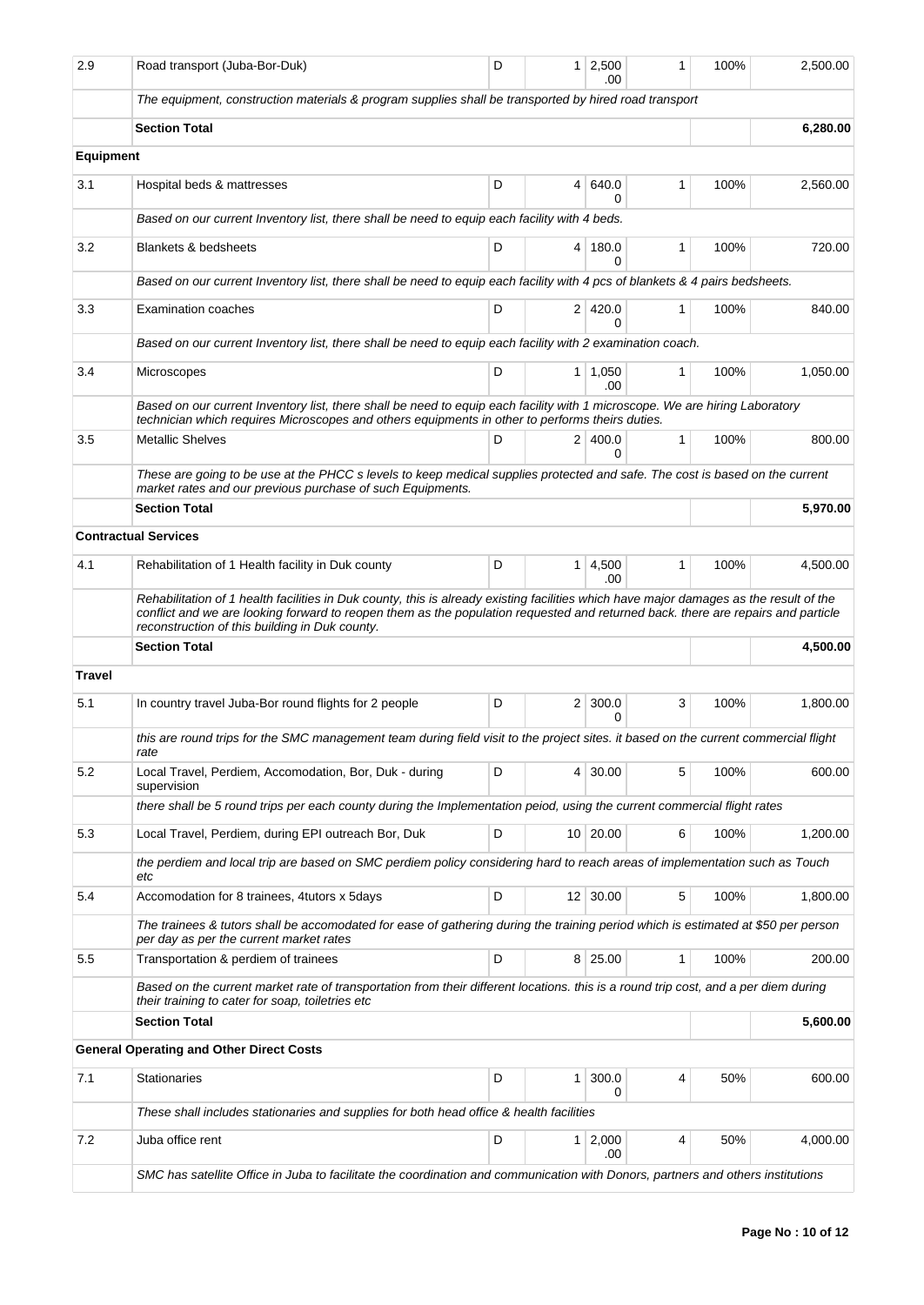| 7.3                       | Internet subscriptions                                                                                                                                                                                                                                                                                 | D | 1 <sup>1</sup> | 450.0<br><sup>0</sup> | 4 | 75%  | 1,350.00   |
|---------------------------|--------------------------------------------------------------------------------------------------------------------------------------------------------------------------------------------------------------------------------------------------------------------------------------------------------|---|----------------|-----------------------|---|------|------------|
|                           | These shall be charges related to official communications via inter-net in head offices, and cell phones for all head of health<br>facilities under this project                                                                                                                                       |   |                |                       |   |      |            |
| 7.4                       | Bank charges                                                                                                                                                                                                                                                                                           | D | 1 <sup>1</sup> | 200.0<br>$\Omega$     | 4 | 100% | 800.00     |
|                           | These are charges levied to the bank transactions where the funds shall be channelled                                                                                                                                                                                                                  |   |                |                       |   |      |            |
| 7.5                       | Vehicle & speedboat maintenance                                                                                                                                                                                                                                                                        | D |                | 2   900.0<br>$\Omega$ | 4 | 50%  | 3,600.00   |
|                           | the field vehicles are of high use on a very rough terrain that keeps them frequently breaking down. 1.e high use of the spares is<br>value at \$900 dollars per each vehicle. this are the spare parts for replacement and during repairs (Shock absorbers,<br>tires, injector pump, break shoes etc) |   |                |                       |   |      |            |
| 7.6                       | Vehicle & speed boat fuel                                                                                                                                                                                                                                                                              | D |                | 2   900.0<br>0        | 4 | 50%  | 3,600.00   |
|                           | these are fuel, (diesel and petrol)lubricant filters, etc for an estimated 1 vehicles and one motorboat in the three counties of our<br>operation.                                                                                                                                                     |   |                |                       |   |      |            |
|                           | <b>Section Total</b>                                                                                                                                                                                                                                                                                   |   |                |                       |   |      | 13,950.00  |
| <b>SubTotal</b><br>124.00 |                                                                                                                                                                                                                                                                                                        |   |                |                       |   |      | 100,000.00 |
| <b>Direct</b>             |                                                                                                                                                                                                                                                                                                        |   |                |                       |   |      | 100,000.00 |
| Support                   |                                                                                                                                                                                                                                                                                                        |   |                |                       |   |      |            |
| <b>PSC Cost</b>           |                                                                                                                                                                                                                                                                                                        |   |                |                       |   |      |            |
|                           | <b>PSC Cost Percent</b>                                                                                                                                                                                                                                                                                |   |                |                       |   |      |            |
| <b>PSC Amount</b>         |                                                                                                                                                                                                                                                                                                        |   |                |                       |   |      | 0.00       |
| <b>Total Cost</b>         |                                                                                                                                                                                                                                                                                                        |   |                |                       |   |      | 100,000.00 |
|                           |                                                                                                                                                                                                                                                                                                        |   |                |                       |   |      |            |
|                           | <b>Grand Total CHF Cost</b>                                                                                                                                                                                                                                                                            |   |                |                       |   |      | 100,000.00 |

# **Project Locations**

| <b>Location</b> | <b>Estimated</b><br>percentage<br>of budget<br>for each<br><b>location</b> | <b>Estimated number of beneficiaries</b><br>for each location |                    |             |       |              | <b>Activity Name</b>                                                                                                                                                                                                                                                                                                                                                                                                                                                                                                                                                                                                                                                                                                                                                                                                                                                                                                                                                                                                                                                                                                                                                                                                                                                           |
|-----------------|----------------------------------------------------------------------------|---------------------------------------------------------------|--------------------|-------------|-------|--------------|--------------------------------------------------------------------------------------------------------------------------------------------------------------------------------------------------------------------------------------------------------------------------------------------------------------------------------------------------------------------------------------------------------------------------------------------------------------------------------------------------------------------------------------------------------------------------------------------------------------------------------------------------------------------------------------------------------------------------------------------------------------------------------------------------------------------------------------------------------------------------------------------------------------------------------------------------------------------------------------------------------------------------------------------------------------------------------------------------------------------------------------------------------------------------------------------------------------------------------------------------------------------------------|
|                 |                                                                            | <b>Men</b>                                                    | Women              | <b>Boys</b> | Girls | <b>Total</b> |                                                                                                                                                                                                                                                                                                                                                                                                                                                                                                                                                                                                                                                                                                                                                                                                                                                                                                                                                                                                                                                                                                                                                                                                                                                                                |
| Jonglei -> Duk  |                                                                            | 100 10,95                                                     | 22,809 5,950 5,650 |             |       | 6.           | 45,36 Activity 1.1.1 : Provision of basic health services<br>at the supported health facilities with all the basic<br>Equipment's and adequate human resources<br>Activity 1.1.2 : provide comprehensive Primary<br>health care with focus on maternal-Child health<br>care and establishment of referral system at the<br>supported institutions<br>Activity 1.1.3 : Distribution of Drugs/medicines<br>and vaccines to the 2 supported health facilities<br>in Duk county<br>Activity 2.1.1 : training of health workers to<br>strengthen their capacity on diagnosis and<br>treatment of commonest diseases at the Health<br>facilities in Duk county.<br>Activity 2.1.2 : provision of cold chain system and<br>vaccines at all the level of functional health<br>facilities in Duk county.<br>Activity 2.1.3 : Supportive supervision and joint<br>monitoring with the CHD and partners to the<br>functional and supported health facilities in Duk<br>county<br>Activity 3.1.1 : procurement and distribution of<br>medical equipment and supplies, plus others<br>commodities to support the functional health<br>facilities in Bor and Duk counties<br>Activity 3.1.2 : Minor Rehabilitation of 1 PHCU<br>health facilities in Duk counties for better facility<br>use |